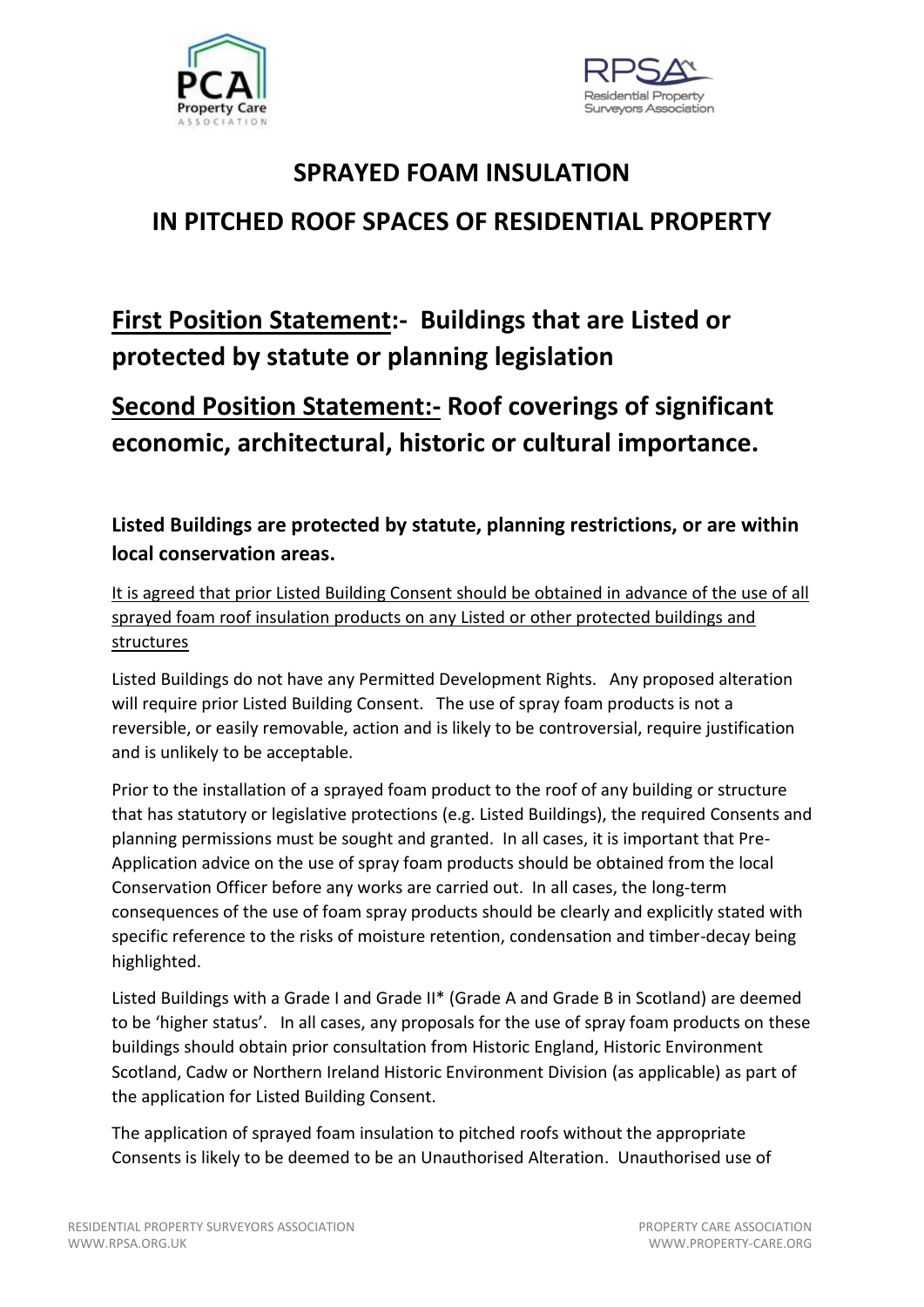



spray foams that adhere to roof structures and coverings could result in costly Enforcement Action and/or the prosecution of the property owner. This would be a Criminal Offence.

In cases where Listed Building Consent has been granted, it is essential that the subsequent alterations and work is undertaken strictly in accordance with the Approved Drawings and Specification. Any variations to the Approved Drawings and Specification in the product or process for the use of spray foam products will require prior approval by the statutory authority before work begins.

#### **Roof coverings of significant economic, architectural, historic or cultural importance**

Some sprayed foam products are 'approved' by the manufacturers or third party accreditation organisations for 'use as a repair medium on tiled or slated cold pitched roofs suffering from slippage or displacement or roof coverings or, nail fatigue'.

Though this position statement in no way condones or disputes the use of spray foams to extend the life of a failing roof, it will provide a collective view on the use of a product where the building and/or roof and its coverings where valuable recyclable materials could be devalued or rendered worthless if the product is applied to it.

Some natural roof coverings such as genuine York stone, Cotswold slate, Swithland slates, Horsham stone and Colleyweston slates and many other forms of vernacular roofing can be extremely expensive and difficult, if not impossible, to replace. It is common for such materials to be lifted, 'turned' and reused when the roof inevitably reaches a point where the strip and recover becomes necessary.

Foams that are sold to prolong the life of a failing roof rely on strong adhesion between the roof coverings and the foam. The effect is to permanently bond the timber and masonry elements together to form a single homogonous structure.

It is understood that when the roof inevitably reaches a point where it must be stripped and recovered, the presence of adhesive foams will make the components difficult and very costly to recover and recycle. In some circumstances the foam makes recycling of roof coverings impractical, economically unviable and technically challenging, resulting in excessive loss of what might be otherwise reusable historic materials.

It is agreed that sprayed foam insulation should be avoided where it may compromise roof coverings and timbers that have significant economic, architectural, historic or cultural value and can be expected to be reused or recycled in the future.

In all situations where reusable, recyclable or valuable roof coverings could be significantly devalued by the application of spray foam products, the owners of the building should be made aware of the impact of such measures, in a way that can be recorded, before any works begin.